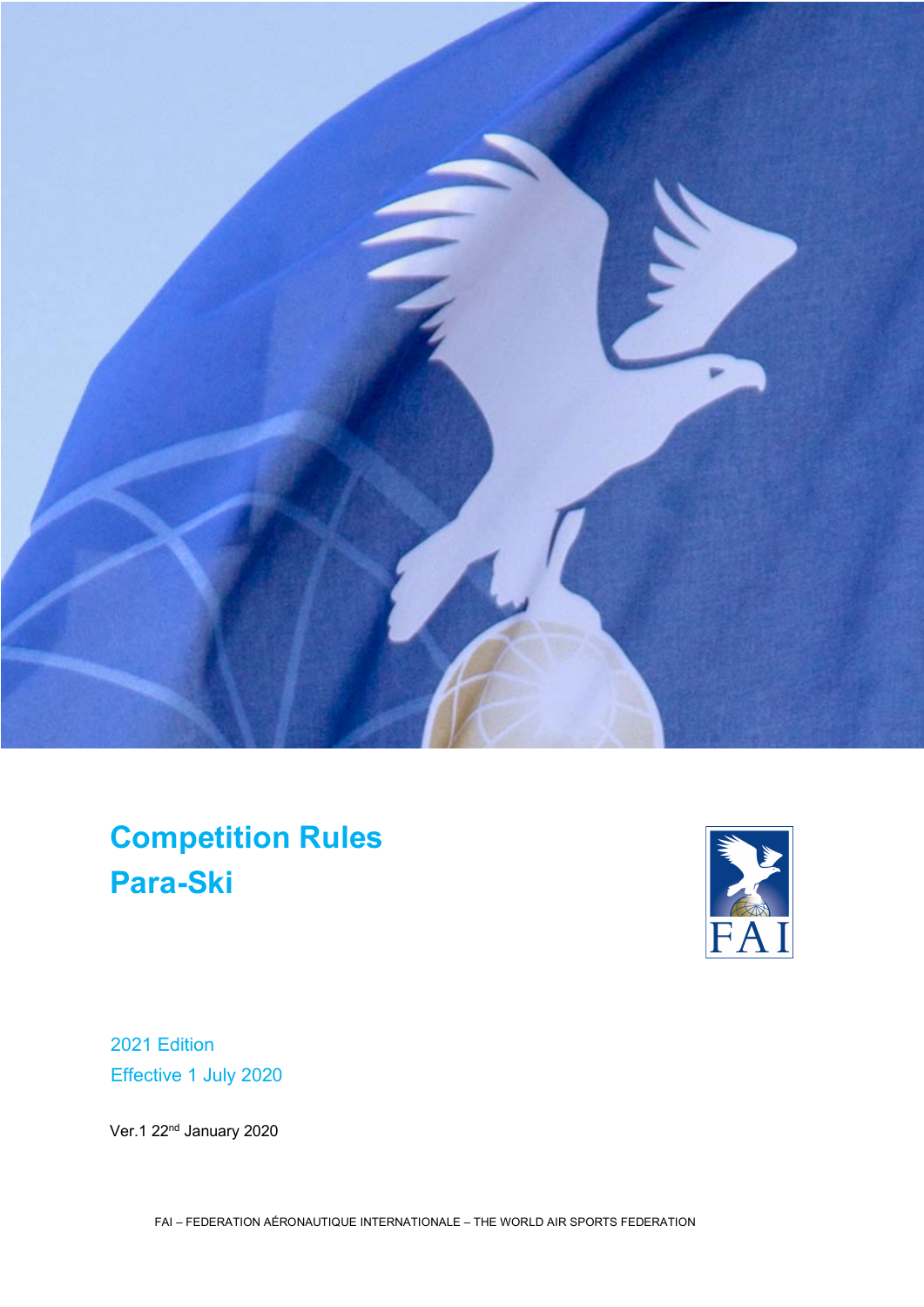# **Copyright 2020**

All rights reserved. Copyright in this document is owned by the Fédération Aéronautique Internationale (FAI). Any person acting on behalf of the FAI or one of its Members is hereby authorised to copy, print, and distribute this document, subject to the following conditions:

- **1. The document may be used for information only and may not be exploited for commercial purposes.**
- **2. Any copy of this document or portion thereof must include this copyright notice.**
- **3. Regulations applicable to air law, air traffic and control in the respective countries are reserved in any event. They must be observed and, where applicable, take precedence over any sport regulations**

Note that any product, process or technology described in the document may be the subject of other Intellectual Property rights reserved by the Fédération Aéronautique Internationale or other entities and is not licensed hereunder.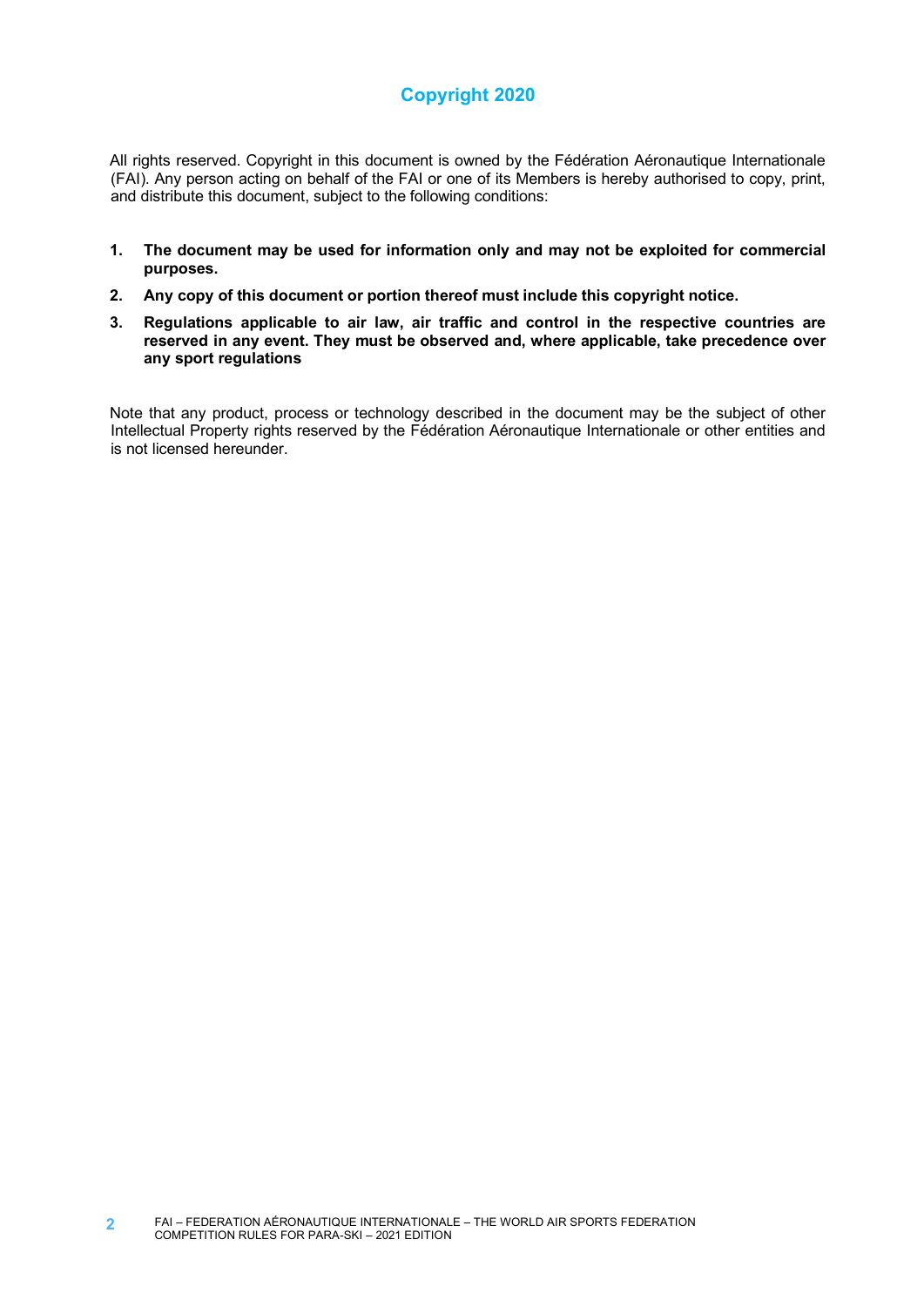## **RIGHTS TO FAI INTERNATIONAL SPORTING EVENTS**

All international sporting events organised wholly or partly under the rules of the Fédération Aéronautique Internationale (FAI) Sporting Code1 are termed *FAI International Sporting Events*2. Under the FAI Statutes<sup>3</sup>, FAI owns and controls all rights relating to FAI International Sporting Events. FAI Members<sup>4</sup> shall, within their national territories<sup>5</sup>, enforce FAI ownership of FAI International Sporting Events and require them to be registered in the FAI Sporting Calendar<sup>6</sup>.

An event organiser who wishes to exploit rights to any commercial activity at such events shall seek prior agreement with FAI. The rights owned by FAI which may, by agreement, be transferred to event organisers include, but are not limited to advertising at or for FAI events, use of the event name or logo for merchandising purposes and use of any sound, image, program and/or data, whether recorded electronically or otherwise or transmitted in real time. This includes specifically all rights to the use of any material, electronic or other, including software, that forms part of any method or system for judging, scoring, performance evaluation or information utilised in any FAI International Sporting Event<sup>7</sup>.

Each FAI Air Sport Commission<sup>8</sup> may negotiate agreements, with FAI Members or other entities authorised by the appropriate FAI Member, for the transfer of all or parts of the rights to any FAI International Sporting Event (except World Air Games events<sup>9</sup>) in the discipline<sup>10</sup>, for which it is responsible<sup>11</sup> or waive the rights. Any such agreement or waiver, after approval by the appropriate Air Sport Commission President, shall be signed by FAI Officers<sup>12</sup>.

Any person or legal entity that accepts responsibility for organising an FAI Sporting Event, whether or not by written agreement, in doing so also accepts the proprietary rights of FAI as stated above. Where no transfer of rights has been agreed in writing, FAI shall retain all rights to the event. Regardless of any agreement or transfer of rights, FAI shall have, free of charge for its own archival and/or promotional use, full access to any sound and/or visual images of any FAI Sporting Event. The FAI also reserves the right to arrange at its own expense for any and all parts of any event to be recorded.

| $\mathbf 1$ | <b>FAI Statutes,</b>             | Chapter 1,          | para 1.6                            |
|-------------|----------------------------------|---------------------|-------------------------------------|
| 2           | FAI Sporting Code, Gen. Section, | Chapter 4.          | para 4.1.2                          |
| 3           | <b>FAI Statutes,</b>             | Chapter 1,          | para 1.8.1                          |
| 4           | <b>FAI Statutes,</b>             | Chapter 2,          | para 2.1.1; 2.4.2; 2.5.2 and 2.7.2  |
| 5           | FAI By-Laws,                     | Chapter 1,          | para 1.2.1                          |
| 6           | <b>FAI Statutes,</b>             | Chapter 2.          | para 2.4.2.2.5                      |
| 7           | FAI By-Laws,                     | Chapter 1,          | paras 1.2.2 to 1.2.5                |
| 8           | <b>FAI Statutes,</b>             | Chapter 5,          | paras 5.1.1, 5.2, 5.2.3 and 5.2.3.3 |
| 9           | FAI Sporting Code, Gen. Section, | Chapter $\Lambda$ , | para 4.1.5                          |
| 10          | FAI Sporting Code, Gen. Section, | Chapter $\gamma$ ,  | para 2.2.                           |
| 11          | <b>FAI Statutes,</b>             | Chapter 5,          | para 5.2.3.3.7                      |
| 12          | <b>FAI Statutes.</b>             | Chapter 6,          | para 6.1.2.1.3                      |

1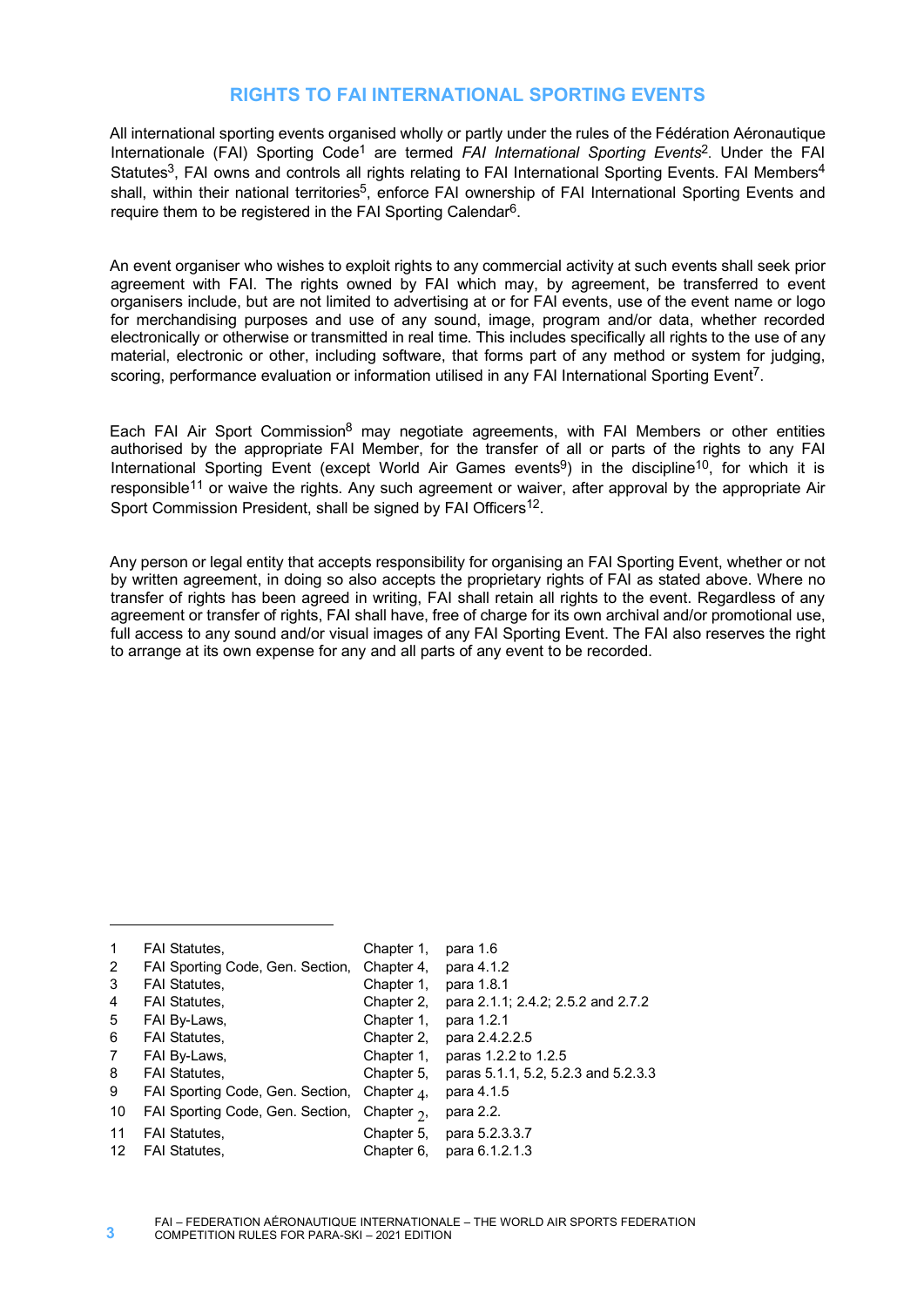## **TABLE OF CONTENTS**

This document, the Competition Rules for Para-Ski, 2021 Edition, takes effect on the 1 of July 2020. The 2021 Edition differs from the 2020 Edition in those paragraphs with a vertical bar in the margin.

| 1 | <b>FAI AUTHORITY</b>                    |                                                                        |                     |  |  |
|---|-----------------------------------------|------------------------------------------------------------------------|---------------------|--|--|
| 2 | <b>DEFINITIONS OF WORDS AND PHRASES</b> |                                                                        |                     |  |  |
| 3 |                                         | <b>THE EVENTS</b>                                                      |                     |  |  |
|   | 3.1                                     | <b>Event Description</b>                                               | 6                   |  |  |
|   | 3.2<br>3.3                              | Objective of the events                                                | 6<br>6              |  |  |
|   |                                         | Performance requirement                                                |                     |  |  |
| 4 |                                         | <b>GENERAL RULES</b>                                                   | 6                   |  |  |
|   | 4.1                                     | Training jumps                                                         | $\overline{7}$      |  |  |
|   | 4.2                                     | Order of jumping                                                       | $\overline{7}$      |  |  |
|   | 4.3                                     | Determination of the winner of the events<br><b>Combination Winner</b> | $\overline{7}$      |  |  |
|   | 4.4<br>4.5                              | <b>First Competition Event</b>                                         | $\overline{7}$<br>8 |  |  |
|   |                                         |                                                                        |                     |  |  |
| 5 |                                         | <b>RULES SPECIFIC TO THE EVENTS</b>                                    | 8                   |  |  |
|   | 5.1                                     | Team and Individual Accuracy Landing Events                            | 9                   |  |  |
|   | 5.2                                     | Skiing                                                                 | 11                  |  |  |
| 6 |                                         | JUDGING ACCURACY LANDING COMPETITIONS                                  | 12                  |  |  |
|   | 6.1                                     | Judges                                                                 | 13                  |  |  |
|   | 6.2                                     | <b>Accuracy Landing</b>                                                | 13                  |  |  |
| 7 |                                         | <b>RULES SPECIFIC TO THE COMPETITION</b>                               | 13                  |  |  |
|   | 7.1                                     | Title of the Competition                                               | 13                  |  |  |
|   | 7.2                                     | Aims of the Championship in Para-Ski                                   | 13                  |  |  |
|   | 7.3                                     | Competition Information will be published in ISC approved bulletin 1   | 14                  |  |  |
|   |                                         | ANNEX 1 OTHER FIRST CATEGORY EVENTS (FCE)                              | 15                  |  |  |
|   |                                         | ANNEX 2 SECOND CATEGORY EVENTS (SCE)                                   | 16                  |  |  |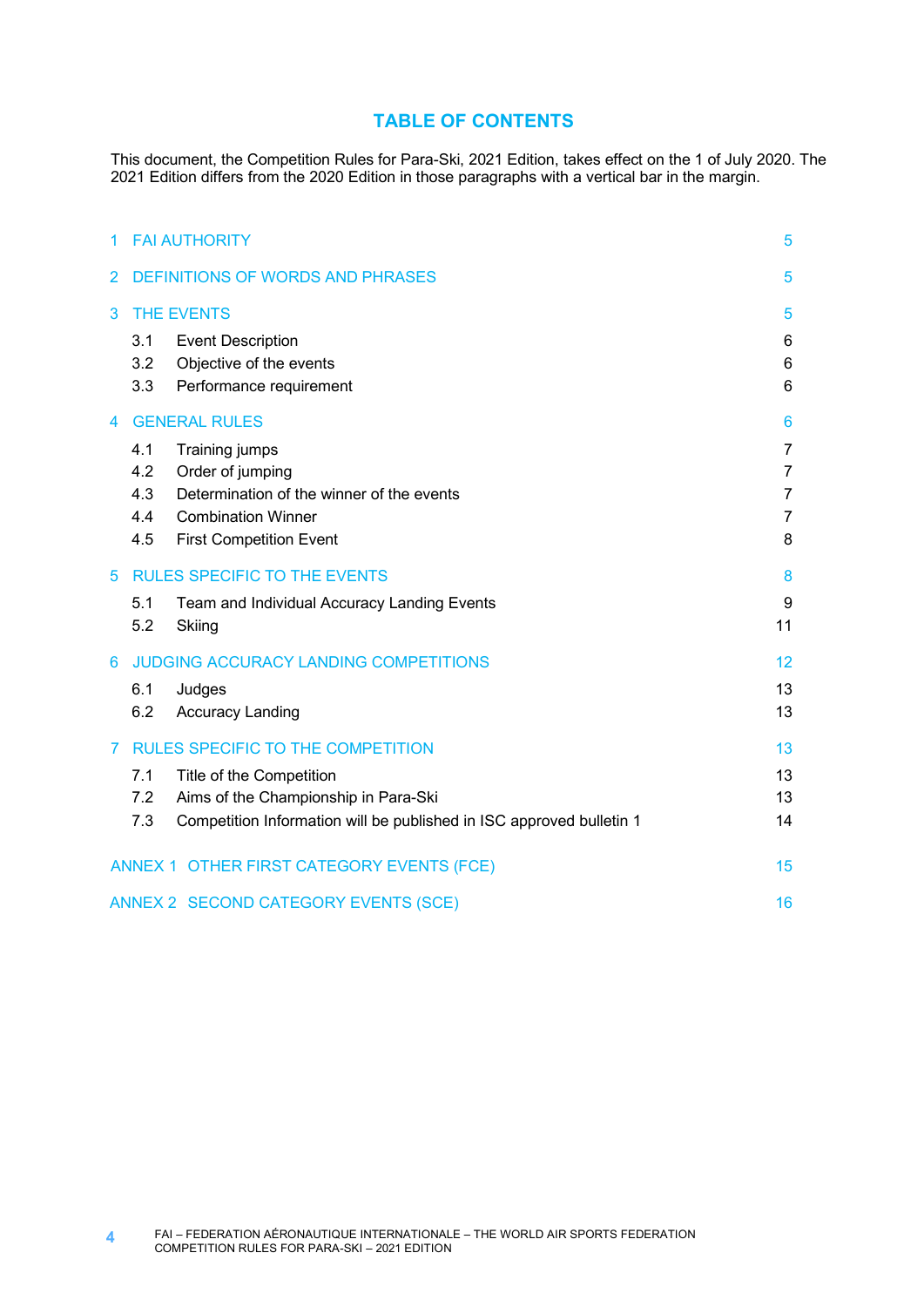## **1 FAI AUTHORITY**

The competition will be conducted under the authority granted by the FAI according to the regulations of the Sporting Code of the FAI, General Section, Section 5 as approved by the ISC and validated by the FAI, and in accordance with these rules. All participants accept these rules and the FAI Regulations as binding by registering in the competition.

For any situation or circumstance that is not covered in these rules, reference should be made either to the current Competition Rules for Accuracy Landing or to the FIS Rules, as appropriate.

# **2 DEFINITIONS OF WORDS AND PHRASES**

One point in the skiing event is the equivalent of one centimeter in the accuracy landing event.

# **3 THE EVENTS**

## 3.1 EVENT DESCRIPTION

- Team Para-Ski combined
- Individual Para-Ski combined

The Competition will comprise the following two events:

- Team and Individual accuracy landing
	- Individual skiing

To be eligible for scoring in each event and in the combined standings, the competitor must participate in both events of the competition unless prevented by an injury sustained after the start of the competition. The start of the competition is defined as the beginning of the first Team Manager meeting.

## 3.2 OBJECTIVE OF THE EVENTS

Accuracy landing: To land on or as close as possible to the center of the target.

Skiing: To ski an alpine giant slalom (specified in 5.2) in as fast a time as possible.

## 3.3 PERFORMANCE REQUIREMENT

The accumulated total scores for all accuracy rounds and both ski runs are used to determine final placing of teams and individuals. A minimum number of rounds (specified in Chapter 7 of these Competition rules) must be completed in order to determine the placing of a team or individual and to declare the winners of each event.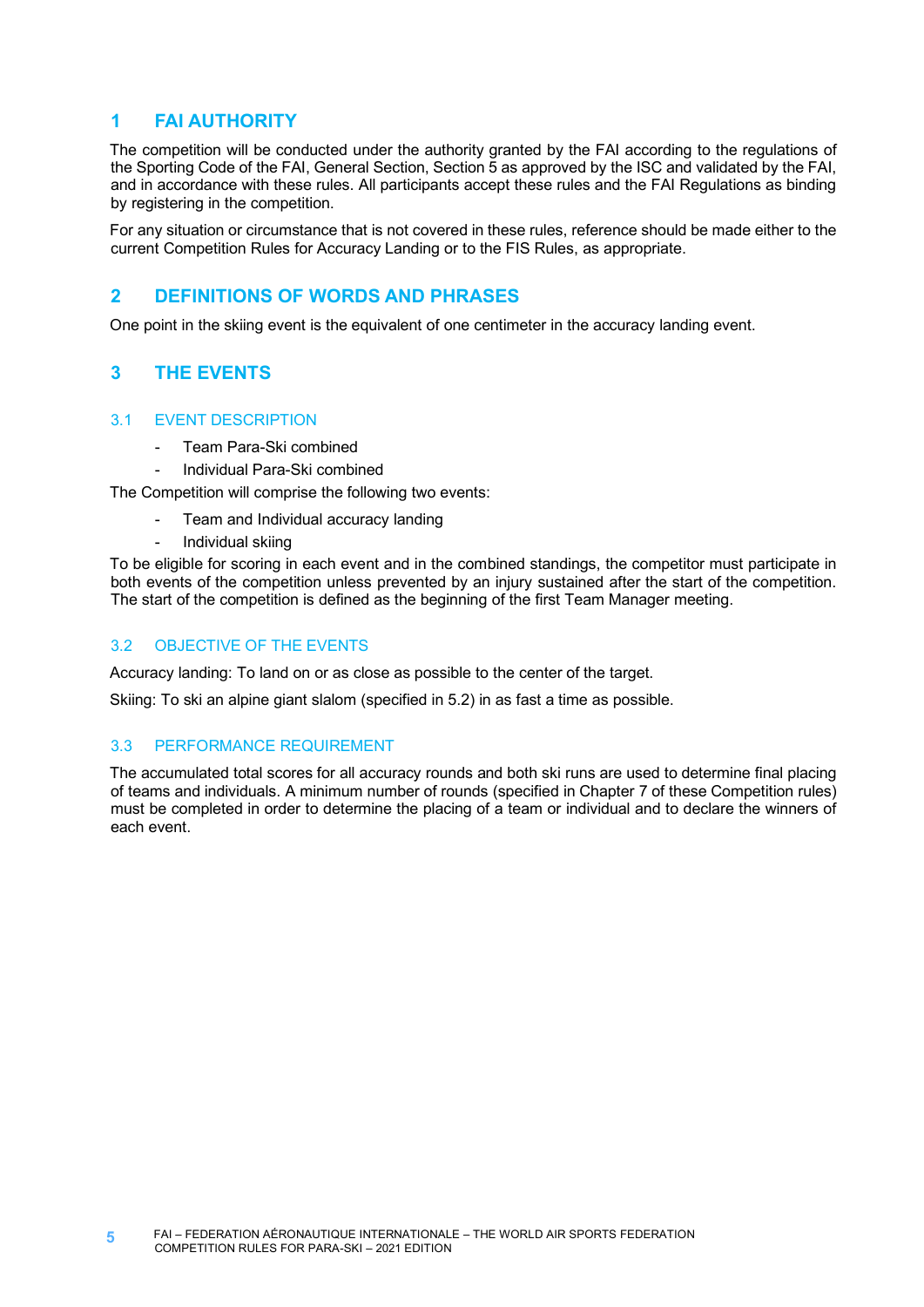## **4 GENERAL RULES**

## 4.1 TRAINING JUMPS

There are no official Training jumps. Training jumps before the competition starts need not be judged and evaluated and the score for these jumps will not be published.

## 4.2 ORDER OF JUMPING

The jump order for the first round in the accuracy event will be determined by the reverse order of the aggregate team point score from:

- the skiing qualification run, or
- the skiing event, if the skiing event has been completed

After the first round, the jump order will be determined by the reverse order of the team combination points calculated in accordance with 4.4.

If the competition starts with accuracy, the order of jumping will be determined by reversing the order of placing at the last World Championships. Teams, which did not participate in the last World Championships, will jump at the beginning with their order determined by draw.

Mixed teams will be scored together with all teams as above to determine the jump order, but the scores will only be used for individual ranking.

## 4.3 DETERMINATION OF THE WINNER OF THE EVENTS

The team or individual with the lowest total score or time, as appropriate, for the completed accuracy rounds and ski runs is the winner of the particular event.

If two or more teams or competitors have the same score or time they shall be given equal placing.

The results will be scored separately for individual women and men.

## 4.4 COMBINATION WINNER

- 4.4.1 The combined winner in individual ranking is determined separately for women and men. The combined winner in team ranking is determined separately for teams of men and mixed gender and for teams of women and juniors only (subject to 4.4.8 below).
- 4.4.2 In order to determine the combined winner, the time for the giant slalom has first to be converted to points, which correspond to the centimetres in accuracy. For this, each run is considered separately. The fastest time of each run shall be assigned 0 points in each individual ranking as described in 7.2.1. For team calculation only the fastest time of team members in the respective event is considered. For each 0.5 seconds that a competitor is slower than the fastest time, one point will be given. The points given for each run separately are equal to the time by which the run is slower than the fastest run divided by 0.5 and rounded to a whole number (.49 rounded down, .50 rounded up).

All results during the competition will be calculated using the 0.5 point conversion factor. The 1.0/ 0.25 point conversion factor provided for in paragraph 7.3.5 below will only be used to calculate the results if, at the completion of the competition, only two or three rounds of accuracy or one skiing run have been completed.

- 4.4.3 The combined score is determined by adding the aggregate centimetre score of the individual accuracy event after all completed rounds including the final round and the calculated points (as per 4.4.2) in the skiing event. The final accuracy round does not count in the determination of the combined score for the team result.
- 4.4.4 The best 20%, but no less than 8 men and 4 women, of the individual combined placing, will jump in a final individual accuracy round. The final jump counts for all medal rankings, i.e. including junior and masters if at least two of them are jumping in the final. The jump altitude and order are determined by the Meet Director in agreement with the Chief Judge.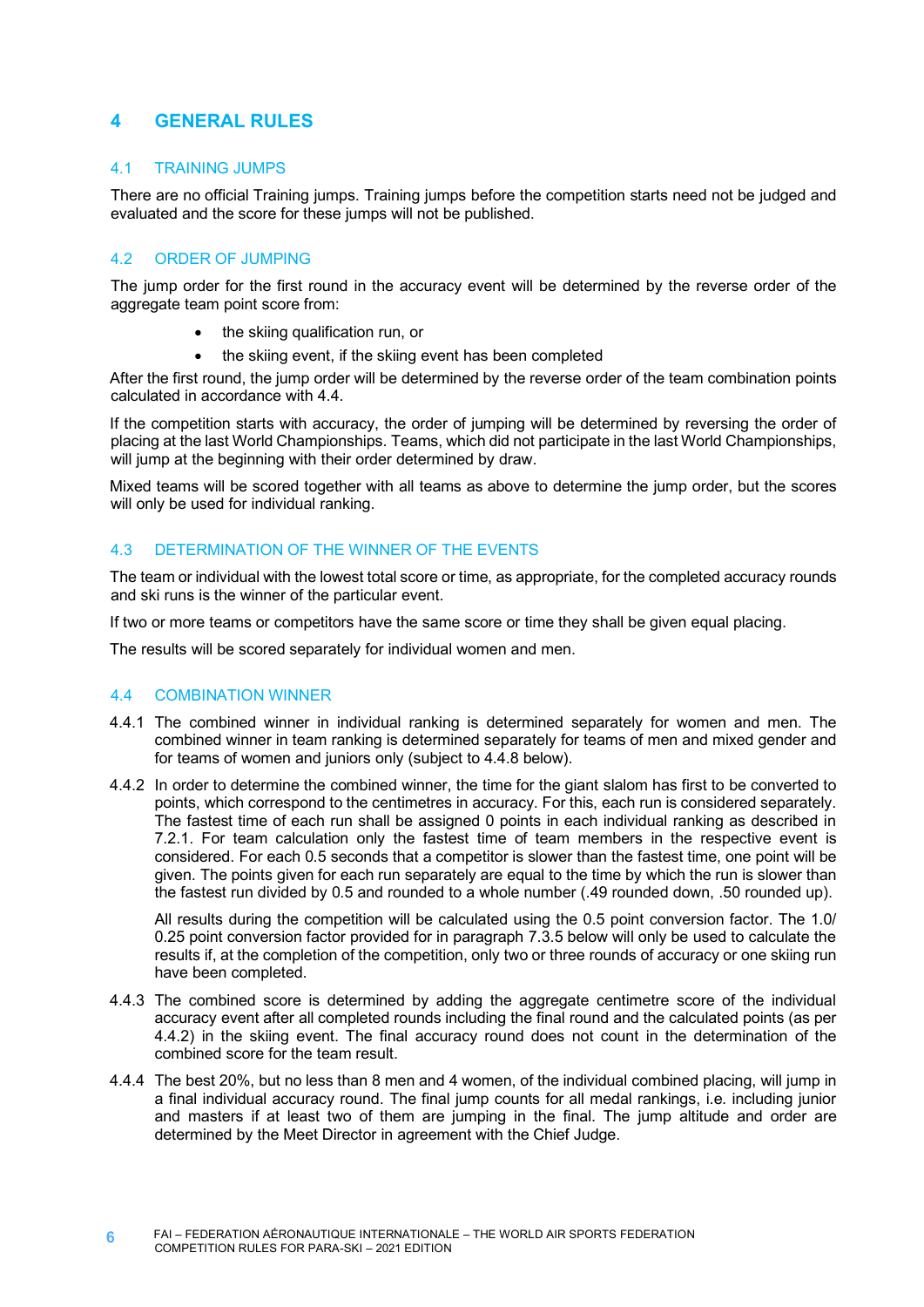- 4.4.5 If adverse weather conditions dictate and there is insufficient time to complete all rounds (after the minimum number has been completed) the Meet Director in agreement with the Chief Judge, may decide to move straight into the final round. If adverse weather or snow conditions dictate the Meet Director in agreement with the FIS Technical Delegate may decide to cancel the qualification run and start directly with the first competition run.
- 4.4.6 The winner is that man or woman with the lowest point total calculated in 4.4.3. If two or more competitors share equal totals, the higher placing will be given to the competitor achieving the highest placing in either event (Accuracy including final round, giant-slalom total time).

If a tie still remains, the competitor with the higher placing in the accuracy event will be given the highest combined placing. If a tie still remains, the competitors will get the same placing.

- 4.4.7 Team Rankings (4.4.1) will only be determined for National Teams (GS 3.2.3.1) of 4 (female 2) participants. All individuals, females and incomplete teams are put together into international teams; they will be ranked according to 4.2 (jump order) for organizational reasons only.
- 4.4.8 Combined Champion Individual (men and women separately, junior men and women separately, subject to 4.4.9 below) /Team (men and mixed gender together then women and junior separately, subject to 4.4.9 below).

The combined score of each competitor will be determined in accordance with point 4.4.3 of these rules.

The combined score of each team will be determined by adding the individual combined score for all competitors of each team.

If two or more teams have the same combined score, the best rank will be awarded to the team which has the best accumulated scores in one of the individual events. If a tie still remains, then the best rank will be awarded to the team which has the best-accumulated score in accuracy.

If a tie still remains, they will receive the same rank and the next rank(s) will be deleted.

Only complete teams of the same nationality will be counted for the team results. All competitors/teams must compete in each event to get a valid ranking.

#### *4.4.9 Results, rankings and titles*

- (1) Results, rankings and the title "Champion" will be given to female teams, if female team entries from at least 4 NACs participate.
- (2) Results, rankings and the title "Champion" will be given to junior teams, if junior team entries from at least 4 NACs participate.
- (3) If less than 4 NAC entries for junior teams participate, these teams will not be ranked separately, but will be included in the team ranking with the other teams.
- (4) If less than 4 NAC entries for female teams participate, these teams will be formed to mixed teams.
- (5) If less than 4 NAC entries for male or female individuals participate, there will be no separate ranking and no Champion will be declared and no medals will be awarded.
- (6) If 4 or more junior female individuals participate, results, rankings and the title "Junior Female Champion" will be given.
- (7) If 4 or more junior male individuals participate, results, rankings and the title "Junior Male Champion" will be given.
- (8) If either less than 4 junior female or less than 4 junior male individuals participate, results, rankings and the title "Junior Champion" will be given for female and male juniors combined, provided that there are, in aggregate, at least 4 junior individual participants.
- (9) If 4 or more masters female individuals participate, results, rankings and the title "Masters Female Winner" will be given.
- (10)If 4 or more masters male individuals participate, results, rankings and the title "Masters Male Winner" will be given.
- (11)If either less than 4 masters female or less than 4 masters male individuals participate, results, rankings and the title "Masters Winner" will be given for female and male masters combined, provided that there are, in aggregate, at least 4 masters individual participants.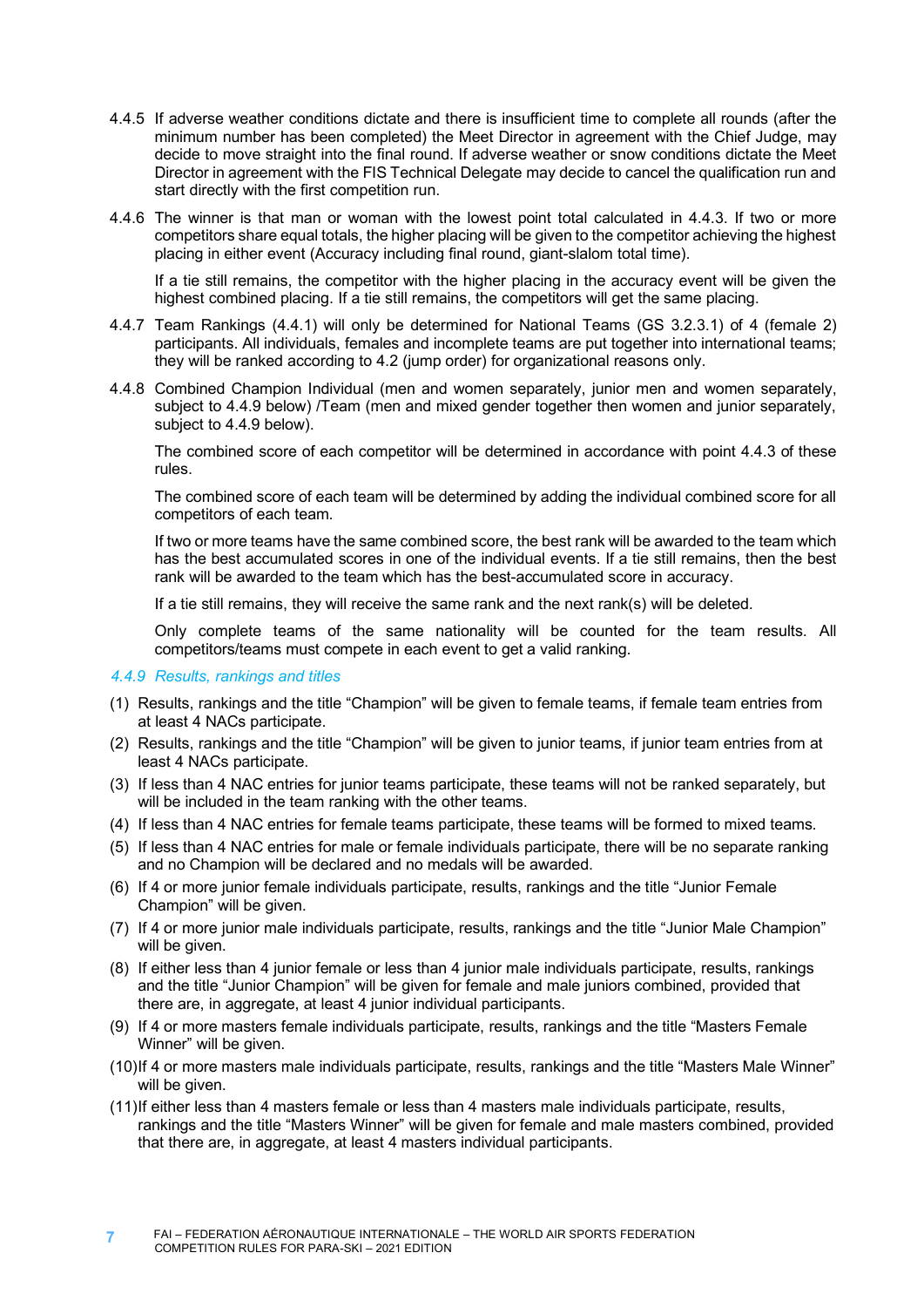#### 4.5 FIRST COMPETITION EVENT

The skiing qualification run will normally be the first event. In case of bad weather (also weather-forecast) or for organizational reasons, the order of the events can be changed, but such a change requires the agreement of the FAI Controller.

# **5 RULES SPECIFIC TO THE EVENTS**

### 5.1 TEAM AND INDIVIDUAL ACCURACY LANDING EVENTS

### *5.1.1 Wind Drift Indicator*

- (1) Prior to starting the event or if jumping has been interrupted for more than 30 (thirty) minutes, at least one wind drift indicator must be dropped above the target from an altitude that is 100 m below the exit altitude by a judge or an experienced parachutist appointed by the Chief Judge.
- (2) The wind drift indicator must have approximately the same rate of descent as the parachutes used by the competitors.
- (3) Continuity of the event and the opportunity for competitors to observe canopies in the air is considered sufficient for all competitors to evaluate the opening point.

### *5.1.2 Exit Point*

Each competitor or team will select his/its own exit point.

#### *5.1.3 Wind Direction and Speed Limits*

- (1) The maximum allowable wind speed at ground level in the accuracy event is 6 m/s. A competitor who lands during the period 15 seconds before the wind speed exceeds the limit, while the wind speed is over the limit and 30 seconds after the wind speed has returned below the limit, and does not score a dead center, may accept a rejump. The competitor must make an immediate decision and must inform the Chief Judge of their decision, otherwise the competitor must do a rejump.
- (2) The event will be automatically interrupted for at least 5 minutes if the ground wind speed exceeds 8 m/s.
- (3) If there is a sudden change in ground wind direction of more than 90 degrees (within 2 seconds) when the wind speed is more than 3 m/s, during the period commencing 30 seconds before and ending 15 seconds after the competitor's landing, and the competitor does not score a dead centre, he has the choice of accepting the score for the jump or making a rejump. The competitor must decide immediately after being advised that he has a choice; otherwise a rejump must be made.

### *5.1.4 Wind Direction Indication*

- (1) The windsock must be capable of responding to winds of at least 2 m/s. It should have a minimum length of 2 m, and a minimum diameter at the inlet of 300 mm. The Chief Judge will determine its location, which is at a fixed place above the contour line of the target.
- (2) A wind direction indicator (streamer) mounted on a pole, which is capable of responding to winds of less than 2 m/s will be placed by the Chief Judge within the designated area around the target as described in 5.1.6.
- (3) The Chief Judge determines the location of the anemometer.
- All decisions about location are not subject to any protest.

## *5.1.5 Target*

- (1) The center of the target must be an Automatic Measuring Device (AMD) with a Dead Center Disc (DCD) of 2 cm diameter in a contrasting color, preferably yellow on a black background. The device must be kept as flat as possible and must be capable of measuring to a minimum distance of 16 cm.
- (2) The AMD or Dead Center Disc must be repositioned immediately after the landing of each competitor who moves or covers its location, except during team jumps when there is insufficient time between the landings of team members.
- (3) A circle of 50cms radius is clearly marked around the DCD.
- (4) In order not to damage the AMD, suitable footwear must be worn.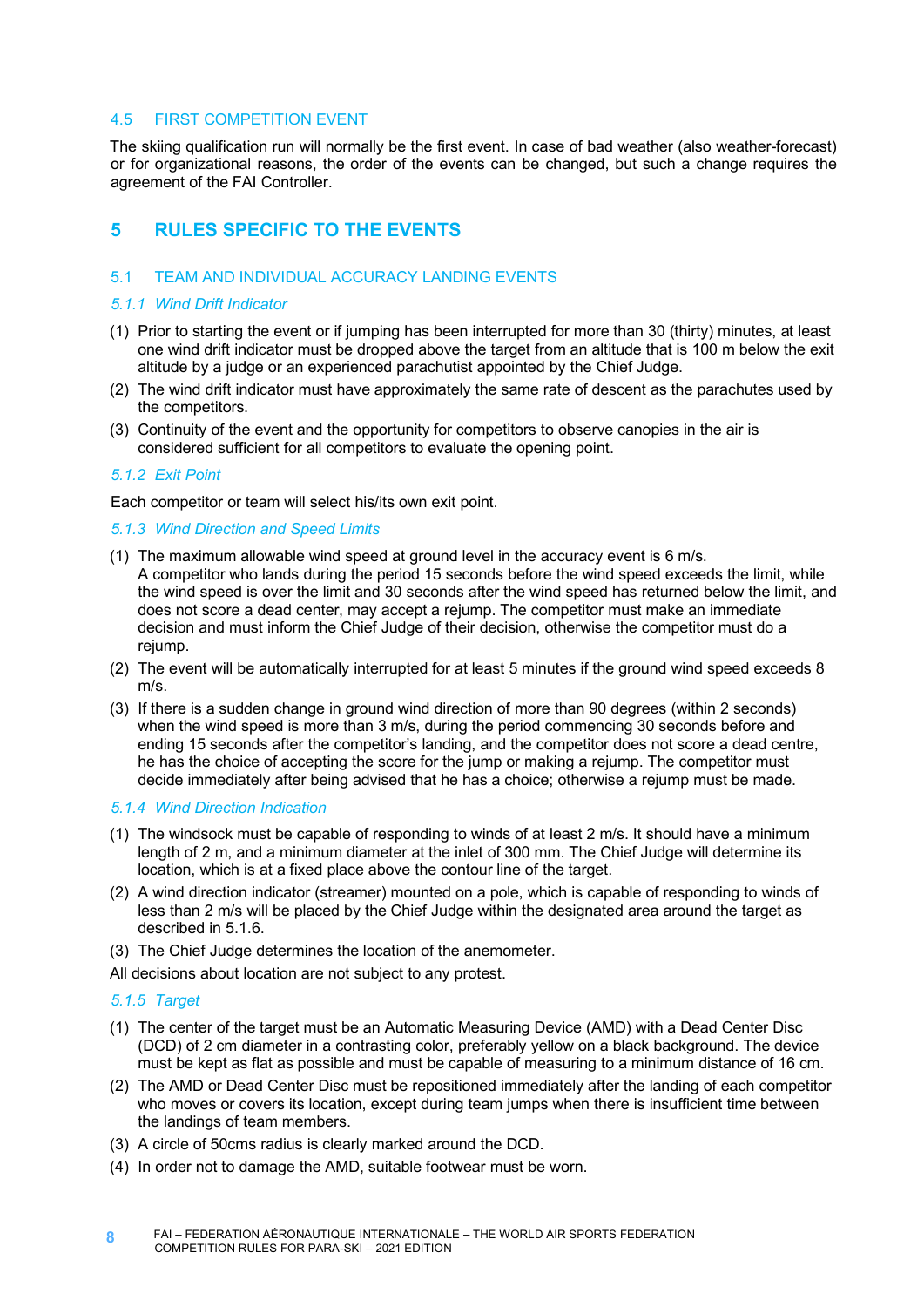(5) It is possible to use an underlying pad (control pad) which indicates the first point of contact outside the 16cm AMD. The Chief Judge may decide to discontinue the use of this underlying pad for any pertinent reason.

### *5.1.6 Presence on the Target*

- (1) The Chief Judge, Meet Director and FAI Controller will designate an area around the target, whose shape and size will be dictated by the target location and whose inner boundary may not be less than 10 meters from the target center. The only persons allowed within this area during jumping are the members of the Panel of Judges, the FAI Controller, Members of the Jury, Meet Director, necessary members of the organizing staff and accredited members of the media specifically permitted by the Chief Judge.
- (2) During the final approach of a competitor, only members of the Panel of Judges are allowed within 5 meters. Exceptions to this rule are the responsibility of the Chief Judge.
- (3) After landing, competitors must leave the target area immediately via the shortest route.

### *5.1.7 Rejumps*

- (1) Any malfunction of the main parachute canopy, which creates a control problem for a competitor, may merit a rejump. In this case the competitor must indicate immediately that he has such a problem by signaling with his arms or legs outstretched, or other suitable signals, throughout most of the descent and must make no attempt to land in the target area.
- (2) A control problem is a condition in the deployment of the parachute such that it is virtually impossible to attempt a precision target approach, or that the main canopy configuration is such as to prevent the competitor from demonstrating his skill.
- (3) If, during the accuracy event, two or more competitors approach and /or land on the target simultaneously or close together, and in the process interfere with each other, a rejump for one or both or neither may be awarded. If a competitor aborts the final approach because of being obstructed and does not attempt to land on target, a rejump will be granted. No rejump will be granted if such interference occurs between members of the same team excluding mixed teams (5.1.9 (2)).
- (4) If an AMD is found to be defective or not reset and the first point of contact has been on it, and (3) above does not apply, the competitor has the choice of accepting the score of 16 or make a rejump. The competitor must make a decision immediately after being advised that he has a choice; otherwise a rejump must be made.

If the judges determine that the AMD is defective for a particular competitor, no other competitor may use that fact as grounds for a rejump request or protest nor need the judges change the AMD, unless they determine that such a change is warranted. Their decision in this matter may not be subject to any protest by any competitor or team.

(5) Only the affected competitor will make a rejump and get a new score, the rejump counting for both the individual and the team accuracy events. The exit altitude for rejumps will be decided by the Meet Director.

## *5.1.8 Scoring Accuracy Landing*

- (1) The landing point is the first point of body contact with the surface or the AMD.
- (2) The AMD must register the distance between the landing point and the edge of the Dead Center Disc when the landing point is on the AMD.
- (3) Any landing point off the AMD shall be measured from the edge of the Dead Center Disc to the first point of contact with the ground.
- (4) Teams jumping with less than 4 members (or less than 2 for female) will receive a score of 30 cms for each missing member.
- (5) The distance shall be measured to a maximum of 30 cms. Any landing exceeding that distance will be given a score of 30cms.
- (6) The measurement in centimetres will be the score for a jump. A landing on the Dead Center Disc will be a score of zero.
- (7) The target area should be covered with snow, which is of a good enough quality to ensure safety of landings. If there is not enough snow, a safe landing area has to be prepared (e.g. big pad or strawbales)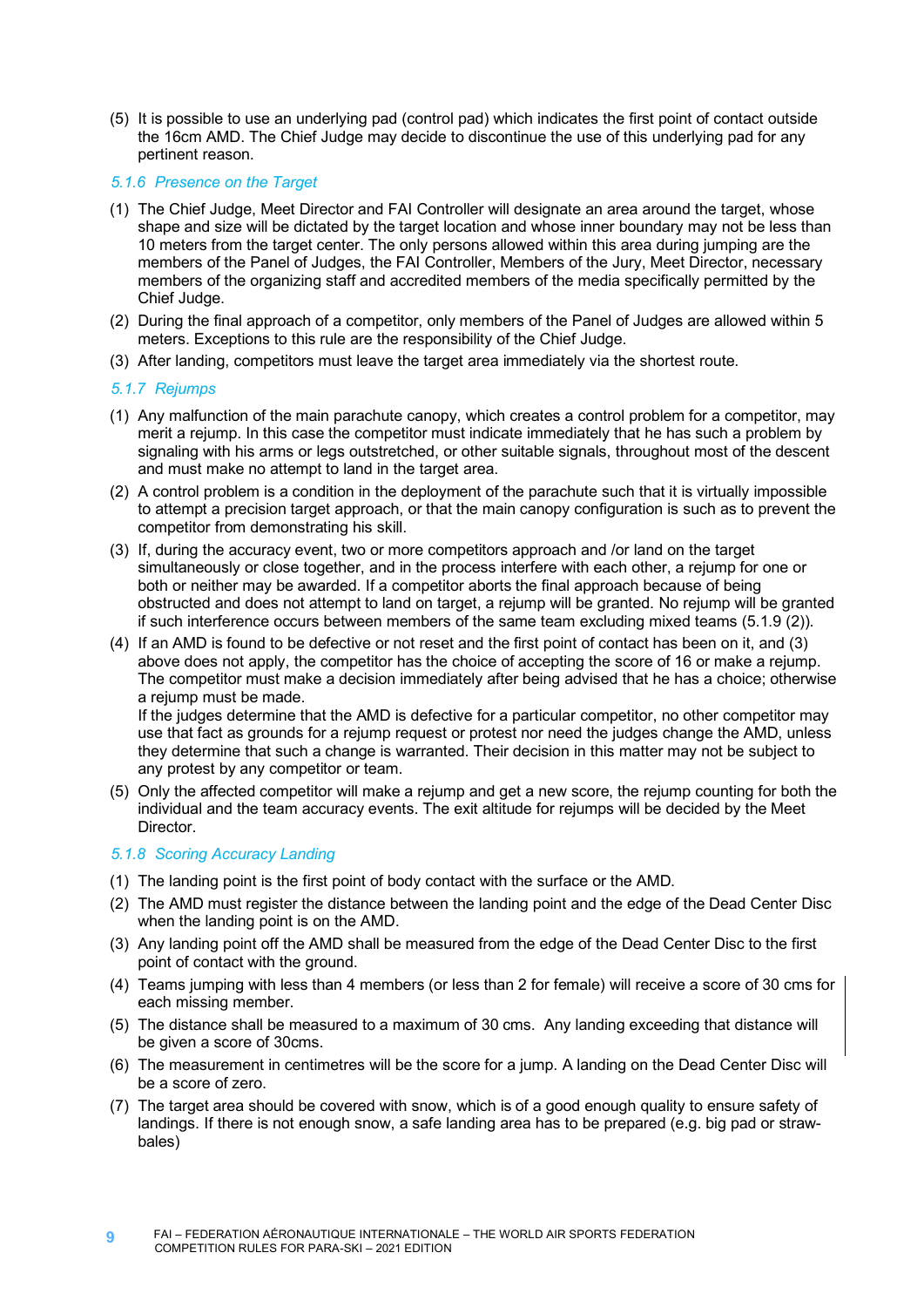- (8) All accuracy jumps will be made to a target that is placed on a slope with an inclination between 25 and 35 degrees.
- (9) The AMD will be placed on the target so that it has the same inclination as in (8) and the target will be a "tuffet" with a diameter of at least 2.30 m, but not more than 5.00m.
- (10) If because of insufficient separation between team members, a competitor lands on the AMD, which has not been reset, the score given is 16 cm.

*5.1.9 Team Accuracy Landing Events*

- (1) A team consists of a maximum of 4 members (2 for female teams).
- (2) Individuals competitors not part of an official team and female teams will jump together as mixed teams of 4 competitors from different countries in such mixed teams will only be eligible for individual placings.
- (3) The exit altitude is 1.000 meters above the target altitude. The team must jump from the same aircraft over the exit point (rejumps are treated as individual jumps). If meteorological conditions do not allow jumping from 1.000 meters, the altitude may be lowered to 900 meters at any time during a round.
- (4) The jump order may only be changed to allow for repacking, to accommodate rejumps and to avoid competition delays resulting from substantial changes in the order of jumping.

#### *5.1.10 Individual Accuracy Landing Event*

Scores obtained in the team accuracy jumps count for the individual accuracy event. For the final round see 4.4.4.

#### 5.2 SKIING

#### *5.2.1 Guidelines and technical data for the Giant Slalom competition runs*

Length: approx. 1.000 meters

Vertical distance: approx. 250 meters

Number of gates: 12 - 15 % of the vertical distance

Best time: approx. 60 seconds

The area, where the ski run will take place, must be approved by the FAI-Controller. If this is not possible the Chair of the ISC Para-Ski Committee may give the required approval or, if this is not possible, may authorize another qualified individual to give the required approval.

#### *5.2.2 Starting Order*

The starting order in the giant slalom event is determined as follows:

#### *5.2.3 For the qualification run*

- (5) A group, up to a maximum of 5 competitors, who attained the best ranking in skiing in any FCE held in the three previous calendar years, is formed. The starting sequence for this group is the reverse order of their ranking.
- (6) Other competitors, who have a result as mentioned above, start after the first group in order of their results. If two or more competitors have the same result, they start in the alphabetical order of their last name.
- (7) All other competitors, who have no result as mentioned above, form the last group to start. The starting sequence of this group is determined by a draw.

#### *5.2.4 For the first competition run*

The best five of the qualification will start in reverse order of their ranking. All others will start according to their ranking in the qualification run.

If there is no qualification run, 5.2.2.1 applies.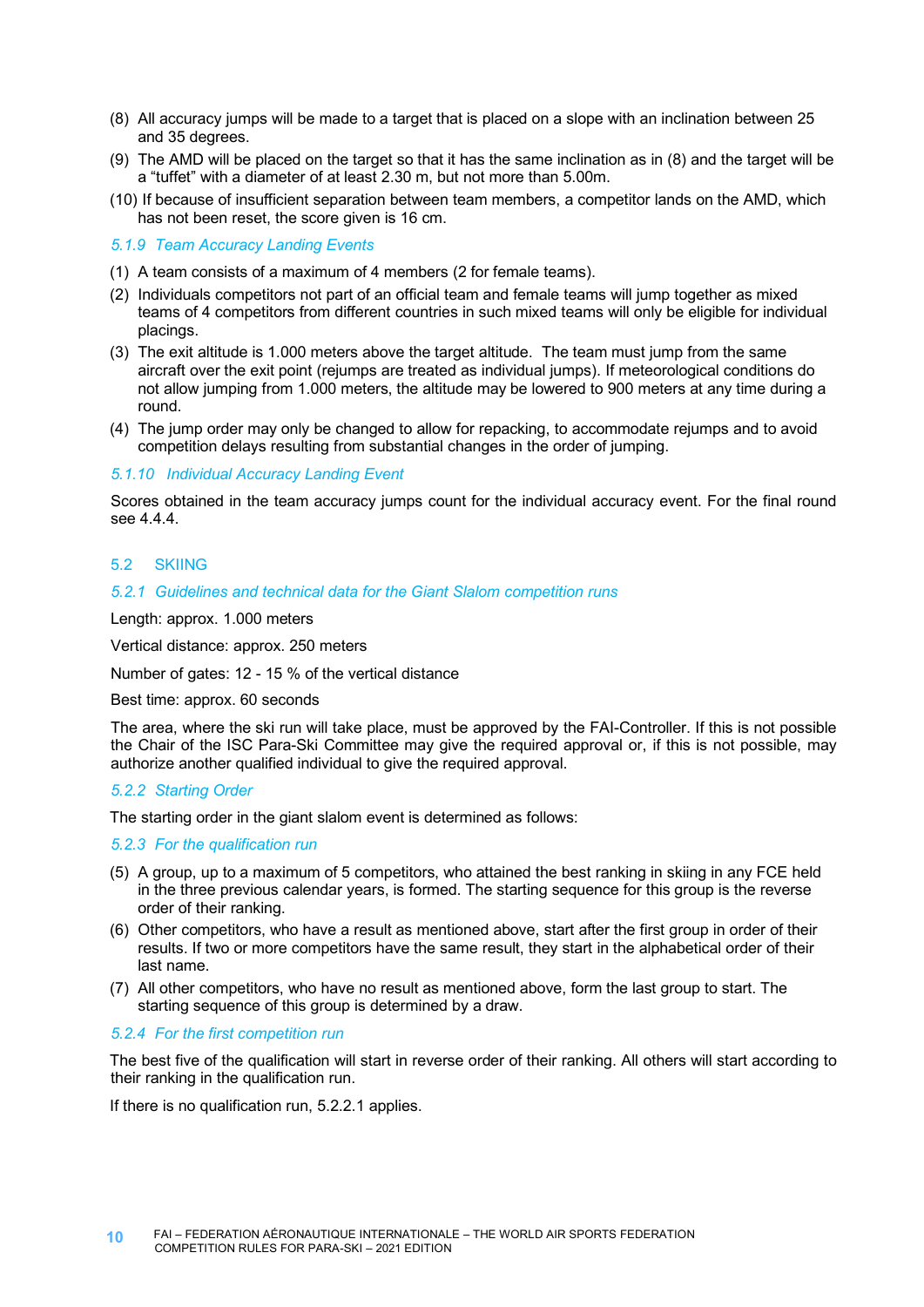#### *5.2.5 For the second competition run*

The best 15 of the first competition run will start in reverse order of their ranking. All others will start according to their ranking in the first run.

- 5.2.3 A competitor, who has been disqualified on the first run, can still participate in the second run. His starting order for the second run will be after all the qualified competitors have finished. If more than one competitor is disqualified, the competitor with the lowest starting number of the first run will start first.
- 5.2.4 The draw must take place before or at the 1st Team Manager Meeting.
- 5.2.5 The start interval is according to FIS rules 622.1 and can only be changed in agreement with the FAI Controller.
- 5.2.6 The women's ski race will be carried out on the same course as the men's. Women will have their own groups under the same rules (5.2.2) as mentioned before. They will ski the course before the men's race.
- 5.2.7 The organizer is required to prepare the course after the women's run, before the men make their run.
- 5.2.8 Valid International Ski Competition rules (ICR) of the International Ski Federation (FIS) Articles applicable to the Para-Ski World Championship.

| -601.1           | -611 – 616     | -629                           |
|------------------|----------------|--------------------------------|
| -601.3 – 601.3.9 | -617 – 617.3.3 | -661.4 – 690                   |
| -602 – 603       | -622 – 623     | $-901.2$                       |
| -606.3           | -627 – 627.6   | $-902 - 906$ (except $905.1$ ) |

The regulations concerning ski equipment (FIS Alpine Competition Equipment) are not to be considered.

### *5.2.9 The Technical Delegate*

- (1) For a Para-Ski World Championship, an FIS Technical Delegate, see art. 602 of FIS-Regulations shall be proposed by the organizing country and this appointment must be approved by the ISC Para-Ski Committee.
- (2) The Technical Delegate shall assume the function of referee and operate according to the articles of FIS-Regulations used for the Para-Ski World Championship.

#### *5.2.10 Course Setter*

He will be nominated by the organizing country and must fulfill the conditions of art. 603 FIS-Regulations.

- 5.2.11 The time of each giant slalom will be measured in seconds and hundreds of seconds.
- 5.2.12 Each competitor, who exceeds more than the maximum points as described in 7.3.5 or does not start at the gate when required or is disqualified, will be scored the maximum.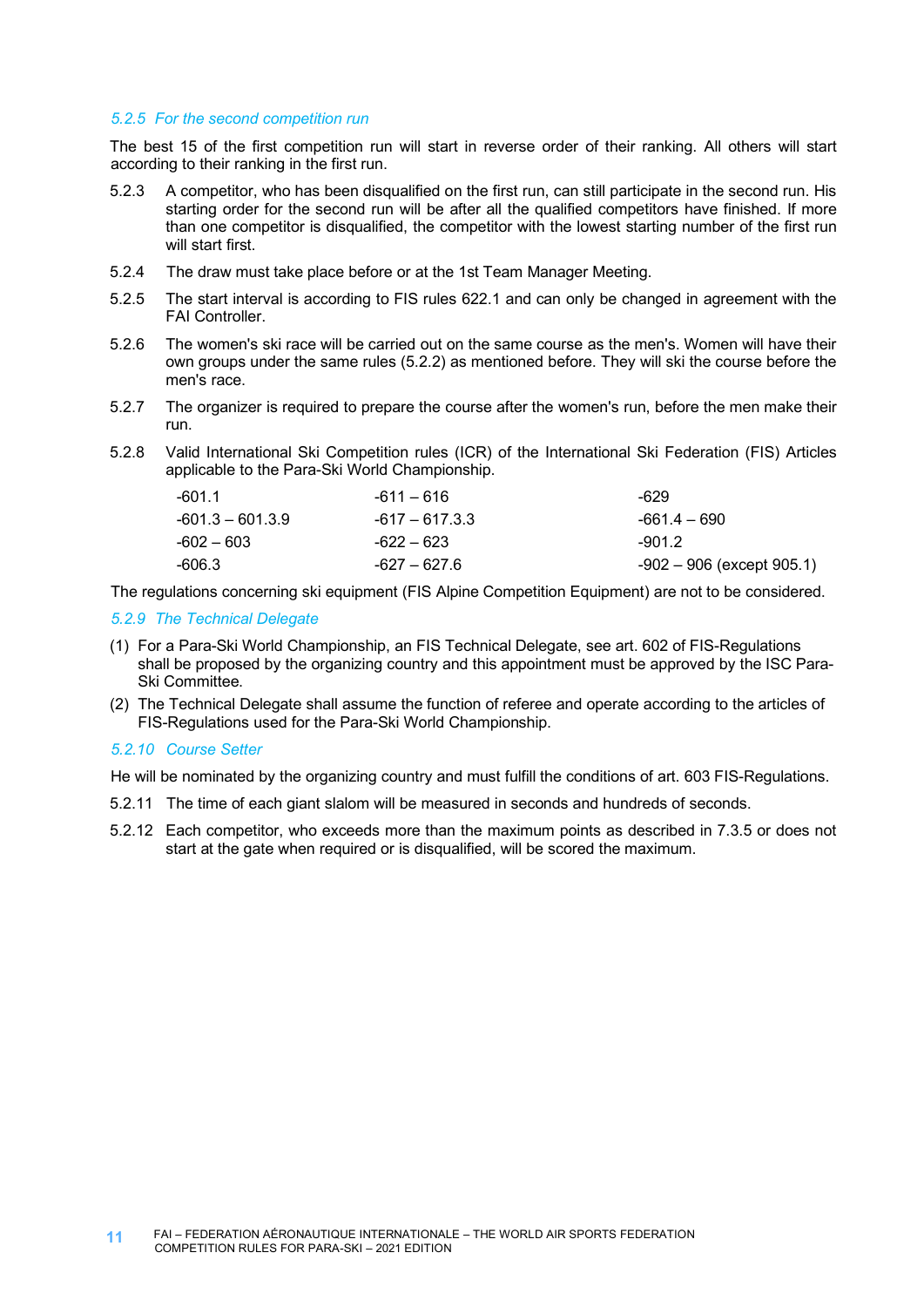# **6 JUDGING ACCURACY LANDING COMPETITIONS**

### 6.1 JUDGES

## *6.1.1 Number of Judges*

The Panel of Judges must be comprised of at least 6 FAI-Judges, excluding the Chief-Judge.

*6.1.2 Selection of Judges and Judges Conference*

See SC5 Chapter 6.

## 6.2 ACCURACY LANDING

### *6.2.1 Decision on landing point*

- (1) At least three judges at or near the target will determine the point of landing.
- (2) In addition, two other judges shall be positioned at approximately 5 m distance, to observe which part of the body made the first contact with the ground. Their opinion will only be used if the judges in the center do not agree on the first point of contact. If a control pad is used, the Chief Judge may decide to do without the two "lea judges".
- (3) For a first point of landing off the AMD where a majority of the judges agree on the landing point or, if there is no such agreement, at an average point, a mark will be made and a measurement in centimeters will be made, taken from the mark to the nearest edge of the Dead Center Disc. The measurement will be rounded up to the next highest centimeter.
- (4) The method of communication used by the judges is decided by the Chief Judge.

### *6.2.2 Other Responsibilities*

- (1) The score sheets have to be signed by the Chief Judge and by the Team Manager or a member of the team. At least one judge will check the results of the scoring section.
- (2) The wind speed and direction at the anemometer will be observed by an official, appointed by the Meet Director and approved by the Chief Judge.
- (3) The observing judge must watch each jump made and observe the competitors on opening and during their descent. The observer must check for any conditions or incidents, which might constitute reasons for a re-jump and/or disqualification (e.g. for safety reasons). A written record must be made of the observations.
- (4) If any judge observes a change in winds aloft which prevent one or more competitors from making a reasonable accuracy approach on the target, though having exited at the correct point, they must immediately inform the Chief Judge of their observations.
- (5) If there is a serious or sudden change in meteorological conditions or in the winds aloft, the Chief Judge may decide to interrupt an event. This decision is no reason for a protest. The interruption must be made in a way, which clearly shows it to the jumpers concerned and to the judges at the target. If there was not sufficient time to show this interruption and the jump has been scored, the jumpers concerned have to be offered to execute the rejump or to accept the score.
- (6) The Chief Judge will advise the Meet Director when meteorological conditions allow the resumption of jumping.
- (7) Following a malfunction, the inspection of the equipment immediately after the competitor has landed must indicate, that the competitor did suffer a malfunction that was not created by the competitor himself.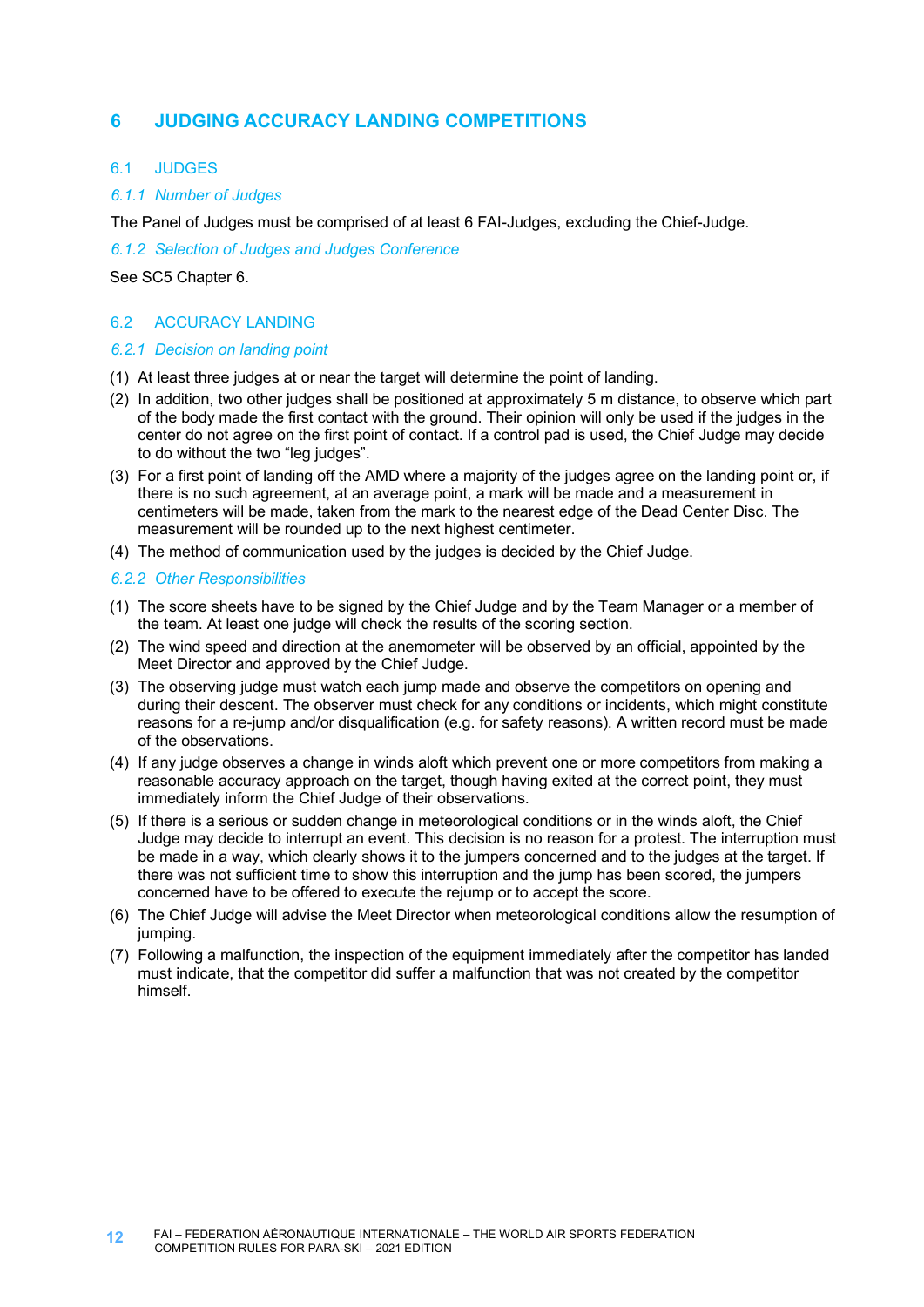# **7 RULES SPECIFIC TO THE COMPETITION**

## 7.1 TITLE OF THE COMPETITION

" xx FAI WORLD PARA-SKI CHAMPIONSHIPS …. (year)

## 7.2 AIMS OF THE CHAMPIONSHIP IN PARA-SKI

### *7.2.1 To determine the World Champions male and female*

- World Champion in Para-Ski individual **–** male and female separately
- World Champion in Team Para-Ski
	- male and mixed gender teams together and
	- separately female teams and junior teams, subject to 4.4.8 above.
- World Champion in Para-Ski Junior (junior is a person under the age of 24 years or whose 24<sup>th</sup> birthday occurs during the calendar year in which the championships are held)
	- male and female separately subject to 4.4.8 above

- Winner of the Masters Class Para-Ski (Master is a person over the age of 50 or whose 50<sup>th</sup> birthday occurs during the calendar year in which the championships take place)

- male and female separately subject to 4.4.8 above
- 7.2.2 To determine the standing of the competing teams.
- 7.2.3 To promote and develop Para-Ski Parachuting.

7.2.4 To exchange experience and strengthen friendly relations between the skiing sport parachutists of all nations

- 7.2.5 To allow participants to share and exchange experience, knowledge and information.
- 7.2.6 To improve judging methods and practices.

## 7.3 COMPETITION INFORMATION WILL BE PUBLISHED IN ISC APPROVED BULLETIN 1

## *7.3.1 Organisation*

The Organiser has to nominate following officials in the official bid

- (1) The Head of Organising Committee
- (2) The Meet Director and the Technical Delegate (FIS)

## *7.3.2 Jury for Para-Ski FCE*

The Jury President is the FAI controller who selects 2 members plus one reserve member among the present Heads of Delegation or other experts, using the principles of SC5 4.7.1.(7)a. The Jury is nominated during the 1<sup>st</sup> Team-Manager meeting.

The jury work will be governed by the provisions and principles of SC 5 4.7 with following exceptions:

- 4.7.1.2 (jury member may hold an administrative function in a NAC delegation)
- 4.7.1.(6) only the Jury President is approved by ISC Plenary
- 4.7.1.(10) there is no ISC compensation for jury expenses, jury members do not have to pay sanction fee.

## *7.3.3 Jury for the Skiing Event*

The Jury members are as follows:

- Technical Delegate (FIS)
- The Nominated Jury
- Chief of race approved by the organiser
- Chief of course approved by the organiser
- The start referee approved by the organiser
- The finish referee approved by the organiser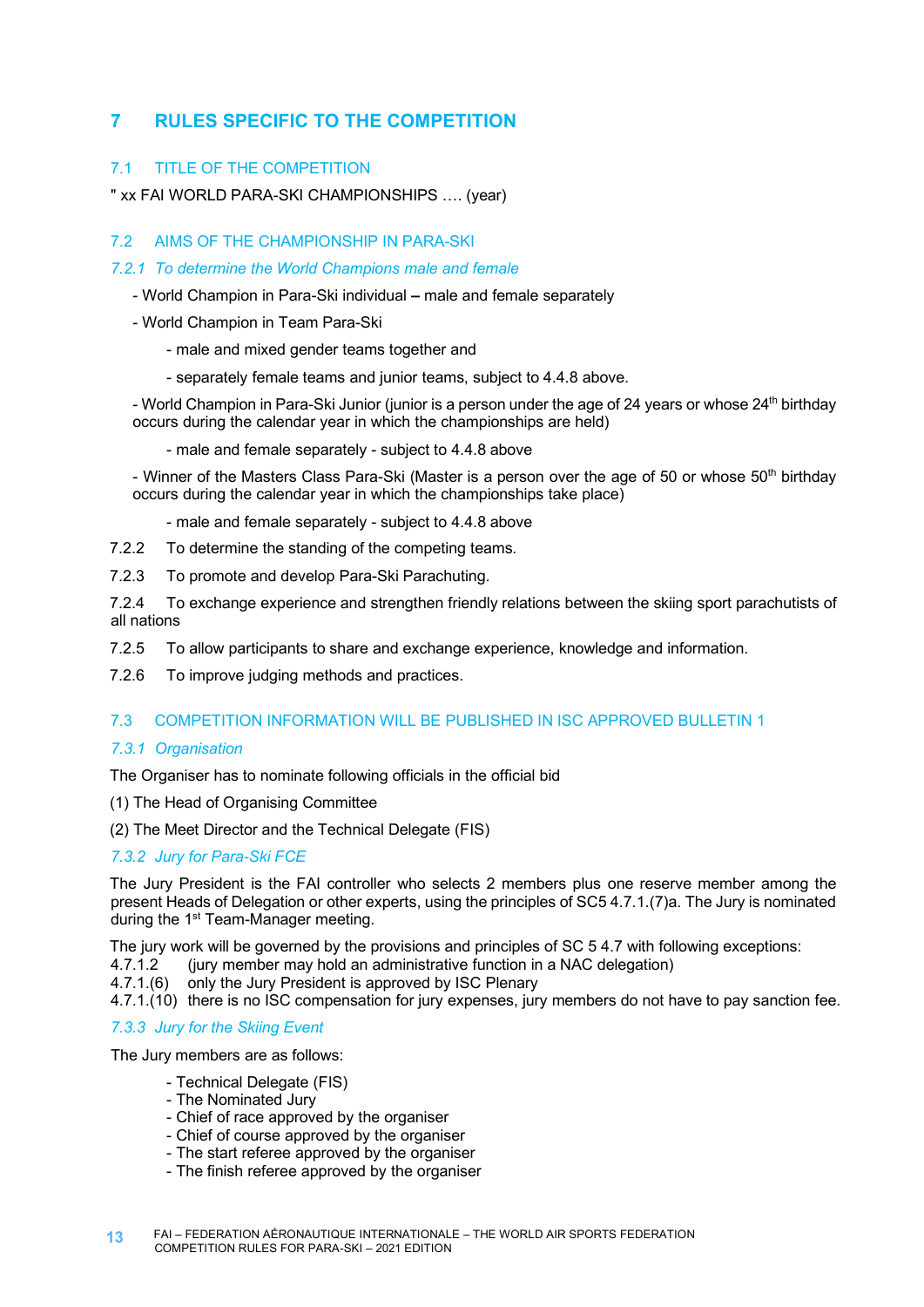## *7.3.4 Composition of Delegations*

(1) Each delegation may be comprised of:

- 1 Head of Delegation
- 1 Team Manager
- Unlimited number of Coaches
- 2 Medical/Media Members and a maximum of 12+4 junior competitors.

The teams may be all male, all female, or of mixed gender. There may be no more than 8 males or 8 females in these teams.

An additional team may be composed of only juniors, or for each junior included in the teams mentioned above, this team may include one competitor of the same gender, who is not a junior.

For a team to be eligible for Junior Team ranking, it must be composed of 4 junior competitors.

(2) Other persons accompanying a Delegation are by arrangement with the organizer only and must be listed on the official entry form.

### *7.3.5 Program of events*

The FAI World Para-Ski Championships will comprise the following events:

(1) Team Accuracy landing: 6 rounds

The minimum number of rounds for a valid event is 2 (two). If there are only two or three rounds finished, the points and maximum for skiing are divided in half (half points, mean for each 1.0 seconds behind the fastest time one point is awarded, the maximum for each run is 45 points).

The jumps during the team accuracy event will also be used for the individual accuracy classification.

- (2) A Final Round will be used for the individual combination event as per 4.4.4.
- (3) Skiing: One qualification and two competition runs.

The minimum number of runs for a valid event is 1 (one).

If there is only one competition run finished, the points and maximum for skiing are doubled.

This means if two or three accuracy rounds are finished for each 0.5 seconds one point will be awarded. If four or more accuracy rounds are finished, for each 0.25 seconds one point will be awarded.

|        | 2-3 rounds |            | 4-6 rounds |                   |
|--------|------------|------------|------------|-------------------|
| run    | 0.5        | 90 max     | 0.25       | $180 \text{ max}$ |
| 2 runs | 1.0        | 45 max/run | 0.5        | 90 max/run        |

- (4) The usual timetable for the competition is:
- Day 1 arrival, day 2 4 competition, day 5 competition, closing ceremony, day 6 departure.

Training jumps on … days prior and/or on the official arrival day as stated in Bulletin 1. Arrival day is day 1.

1<sup>st</sup> Team Manager Meeting is held in the evening (7pm) of the official arrival day.

Giant Slalom qualification run is held on day 2 in the morning followed by competition jumps (ideally 2 rounds).

Giant Slalom two competition runs are held on day 3 in the morning followed by competition jumps.

Competition jumps end at day 5 latest 3 pm.

Departure day is day 6.

(5) Any change of the program of events must be approved by ISC or during the championships by the FAI Controller in agreement with CJ.

#### *7.3.6 Prizes and Awards*

(1) For each valid classification as in 4.4.8 medals are awarded to the three competitors who have the highest combined placing in the individual Para-Ski and to the three teams who have the highest placing in team Para-Ski.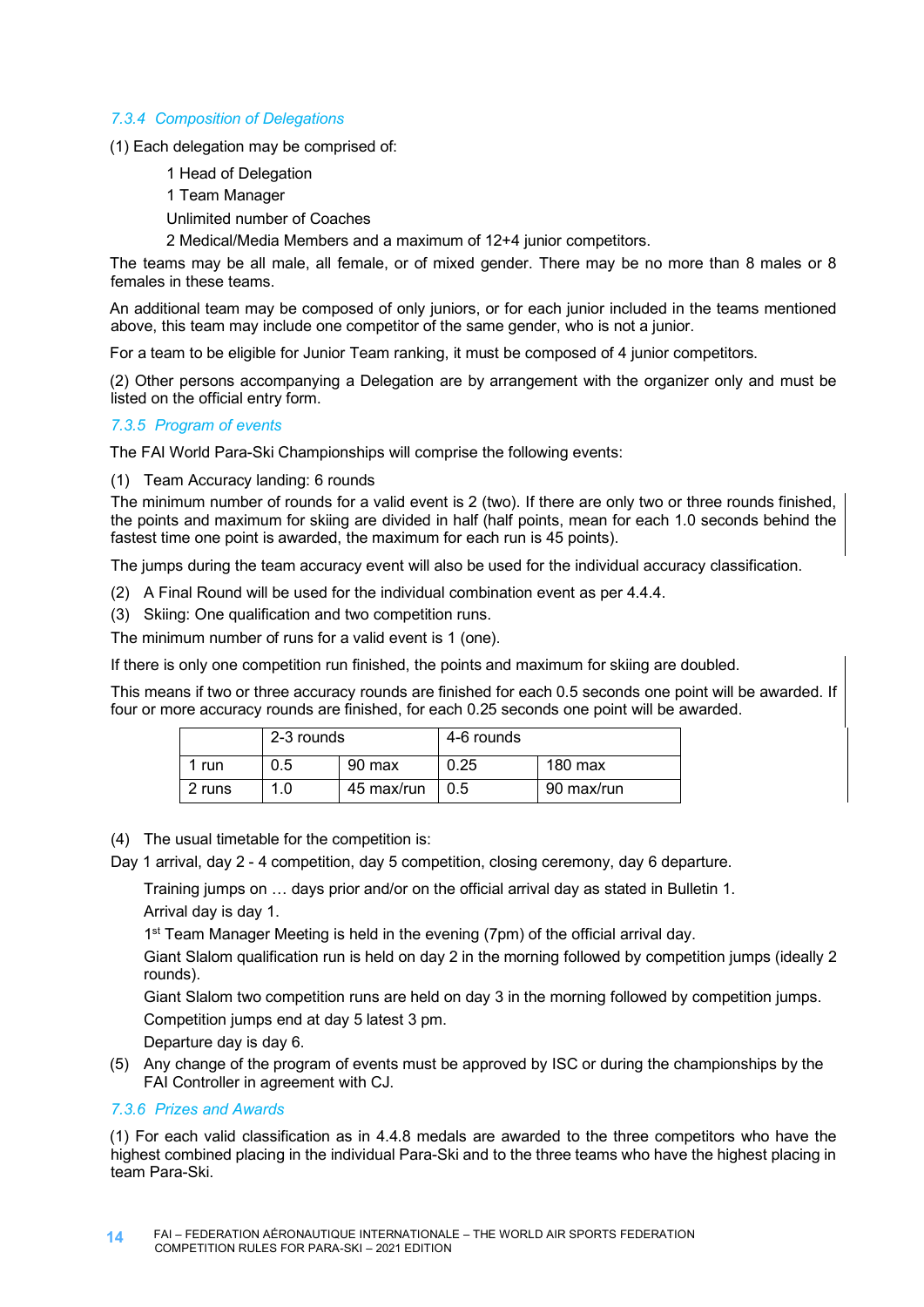ANNEX 1

# **OTHER FIRST CATEGORY EVENTS (FCE)**

Competition Rules for other FCE (World Cup / Continental Championships)

For FCE other than World Championships following changes to WPC CR will be applied:

5.2.2.1. There is no qualification run and the start order for the first competition run is calculated as in 5.2.2.2. (best five in reverse order) based on ranking in skiing in any FCE held in the three previous calendar years.

7.1. Title of the Competition:

" xx WORLD Cup of PARA-SKI (year...)/ xx FAI "*Continent*" PARA-SKI CHAMPIONSHIPS (year...)

7.2.1. Replace « World Champion » by "*continent*" Champion or World Cup Winner (as appropriate)

- 7.3.4. The duration is reduced to 5 days
- Day 1: Arrival and first Team Leaders meeting

Day 2 and 3: Competition

Day 4: Competition closing ceremony

Day 5: Departure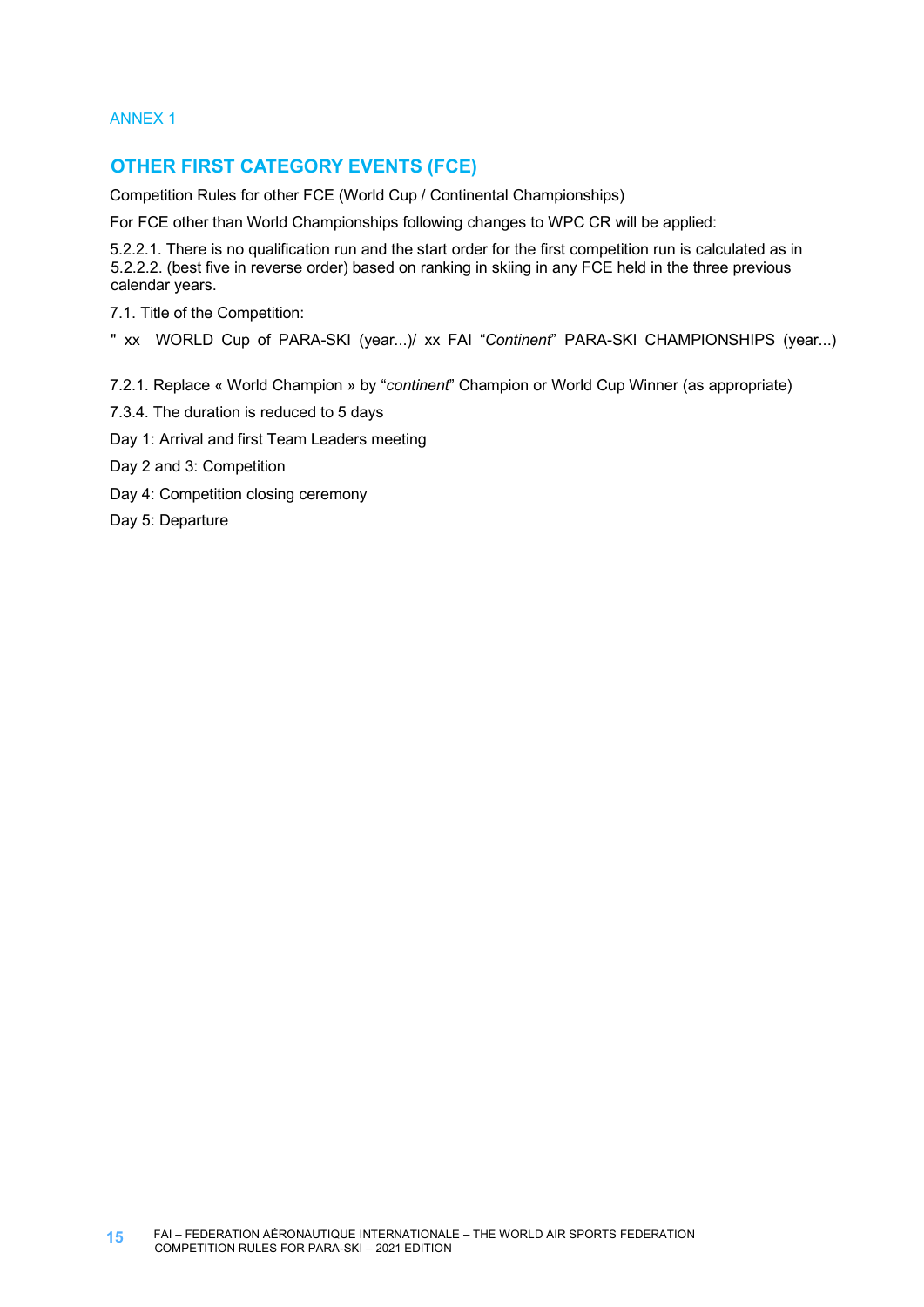ANNEX 2

## **SECOND CATEGORY EVENTS (SCE)**

Competition Rules for SCE (International Sporting Events, Open National Championships)

#### SPORTING CODE GENERAL SECTION

3.1.3 INTERNATIONAL SPORTING EVENT. A sporting event in which entry is open to participants from more than one NAC.

3.4 REGISTRATION OF INTERNATIONAL SPORTING EVENTS. The FAI maintains and publishes an International Sporting Calendar. In order to be recognised, an International Sporting Event must be registered in the FAI Sporting Calendar by the NAC(s) authorising or organizing it. Such registration must be received by the FAI Secretariat a minimum of thirty days before the starting date of the event.

#### 3.5 SPORTING EVENTS LISTED IN THE FAI SPORTING CALENDAR

3.5.2 SECOND CATEGORY EVENTS - Other international sporting events organized by or under the authorisation of NACs.

3.6.1 International Sporting Events are open only to NACs that have met all their obligations to FAI. Prospective members of the FAI, at the discretion of the FAI Air Sport Commissions concerned and after consultation with the FAI Secretary General, can enter for up to two sporting events only.

3.9.2 RULES FOR SECOND CATEGORY EVENTS. General rules and competition rules for Second Category Events shall be based, as far as appropriate, on those for First Category Events and must not conflict with them in principle.

For Second Category Events following changes to the Sporting Code SC5 and Para-Ski WPC CR (above) will be applied:

Any additional changes, registration procedure, time of arrival and 1<sup>st</sup> Team Leaders Meeting and special awards or money prizes for each SCE can be described in the invitation file (bulletin).

#### SPORTING CODE SECTION 5

#### *4.1.1.(2) FAI Controller*

There is no FAI Controller at SCE, the CJ has to carry out the tasks of the FAI controller (without the membership in the jury).

#### *4.1.3. Sanction Fee*

There is no Sanction fee for SCE.

#### *4.6. Judges*

The CJ is nominated by the organiser and the panel of judges is selected by the organizer in cooperation with the CJ, the panel of judges is invited by the organiser.

#### *4.7. Jury*

The Jury President and minimum 2 members are selected from present experts in agreement with the CJ. The Meet Director, judges and competitors may not serve at the jury.

#### PARA-SKI WPC CR

4.4.4. There is no final round in accuracy landing event

4.4.6. and 5.1.9 (2) Teams can be formed by members of different NACs and will be ranked also in team overall.

#### *4.4.8. Results, rankings and titles*

There is no requirement for 4 different NAC participation in the different classifications Titles can be given for team and individual male, female, junior and master classification as stated in the invitation file (bulletin).